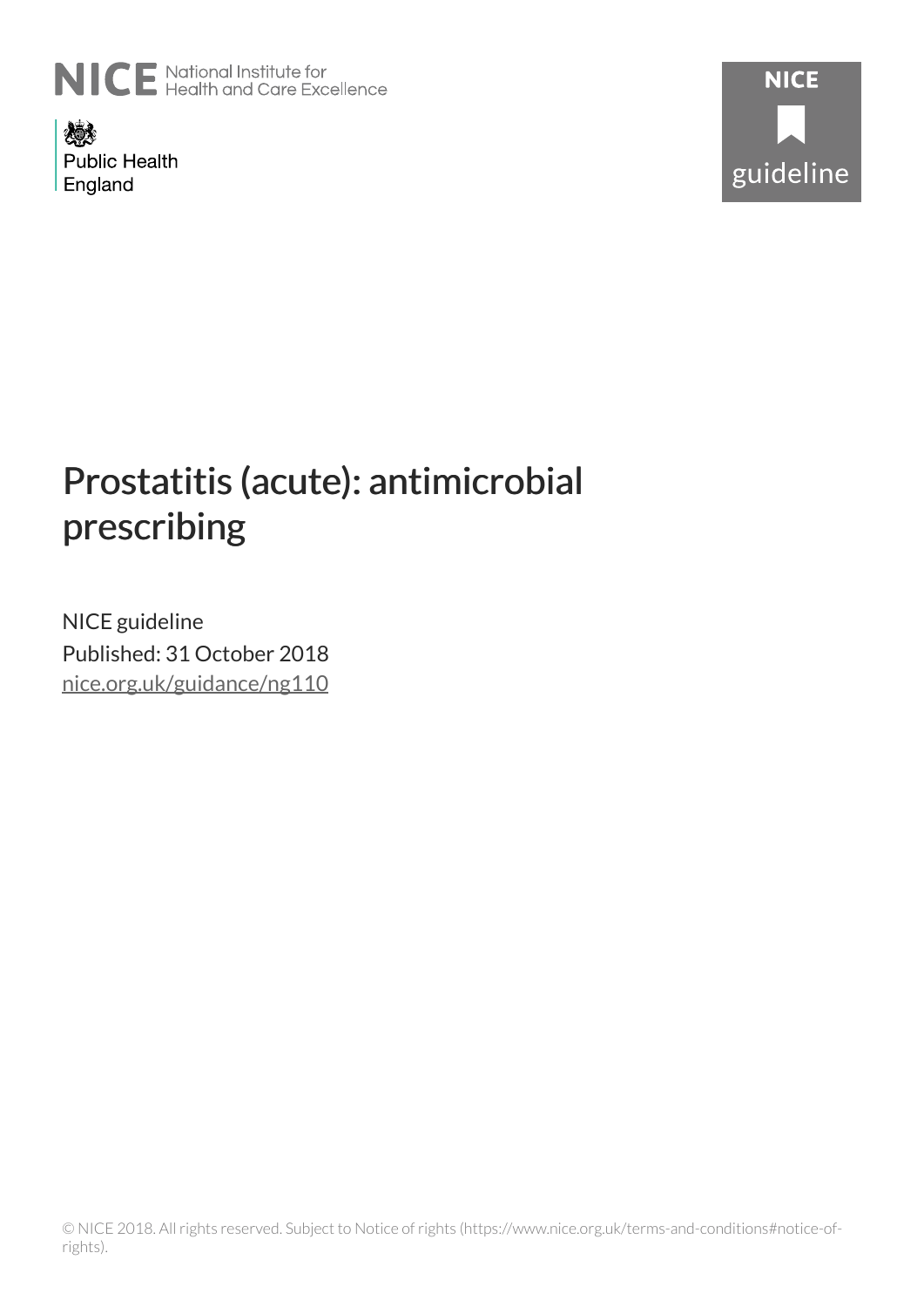# Your responsibility

The recommendations in this guideline represent the view of NICE, arrived at after careful consideration of the evidence available. When exercising their judgement, professionals and practitioners are expected to take this guideline fully into account, alongside the individual needs, preferences and values of their patients or the people using their service. It is not mandatory to apply the recommendations, and the guideline does not override the responsibility to make decisions appropriate to the circumstances of the individual, in consultation with them and their families and carers or guardian.

Local commissioners and providers of healthcare have a responsibility to enable the guideline to be applied when individual professionals and people using services wish to use it. They should do so in the context of local and national priorities for funding and developing services, and in light of their duties to have due regard to the need to eliminate unlawful discrimination, to advance equality of opportunity and to reduce health inequalities. Nothing in this guideline should be interpreted in a way that would be inconsistent with complying with those duties.

Commissioners and providers have a responsibility to promote an environmentally sustainable health and care system and should [assess and reduce the environmental impact of implementing](https://www.nice.org.uk/about/who-we-are/sustainability) [NICE recommendations](https://www.nice.org.uk/about/who-we-are/sustainability) wherever possible.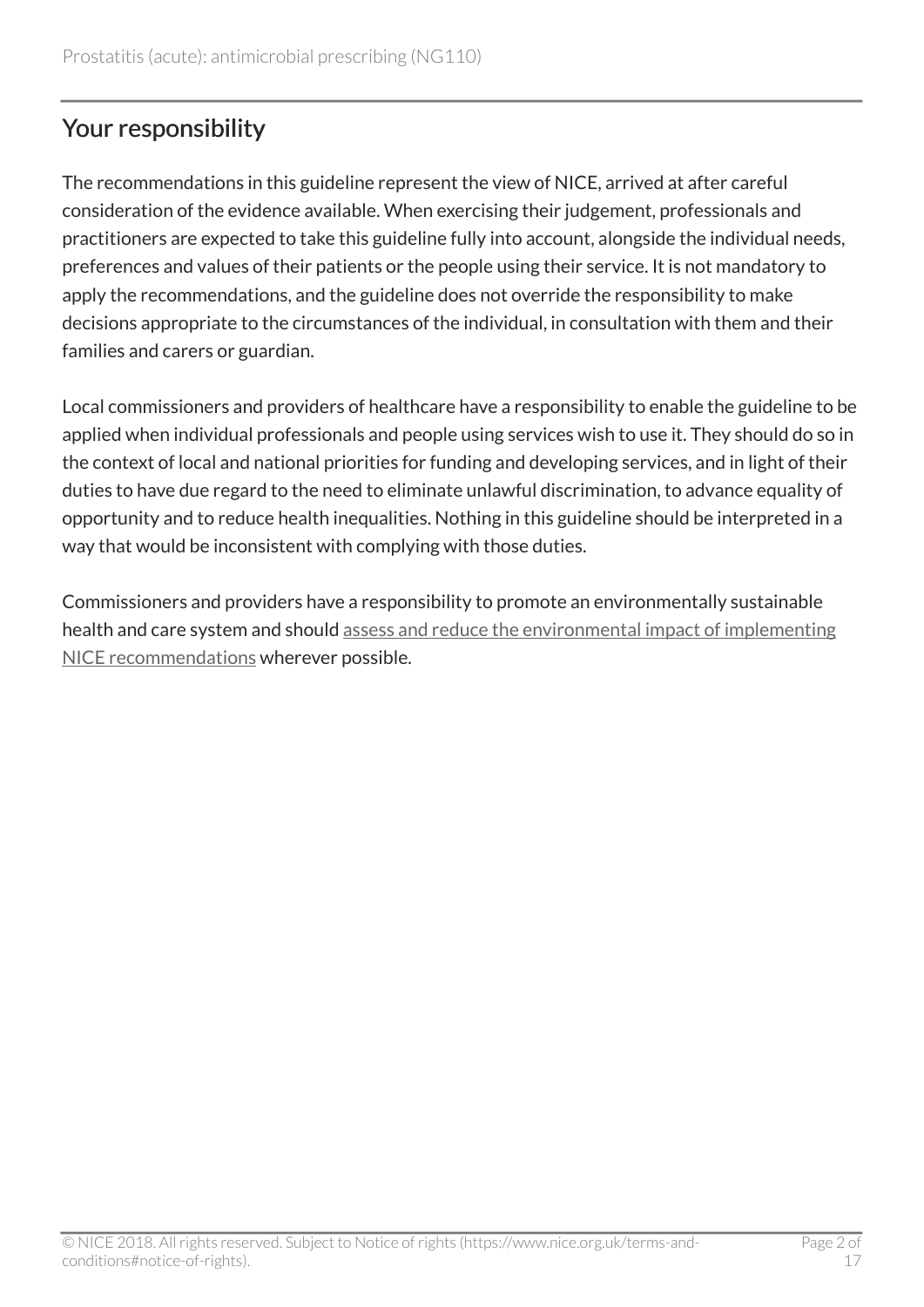# Contents

| Antibiotic prophylaxis for preventing infective complications, including acute prostatitis, after biopsy 16 |  |
|-------------------------------------------------------------------------------------------------------------|--|
|                                                                                                             |  |
|                                                                                                             |  |
|                                                                                                             |  |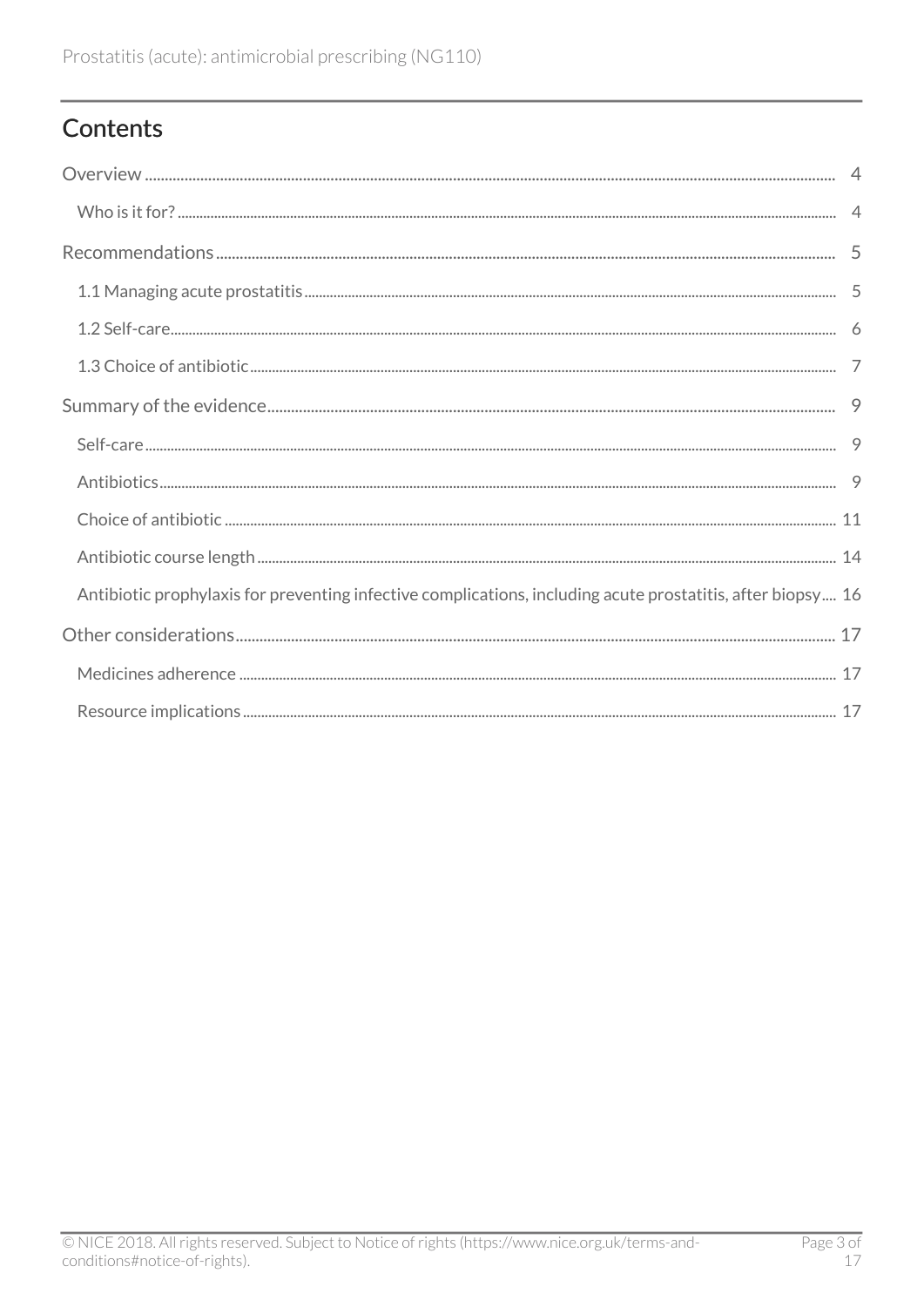### <span id="page-3-0"></span>**Overview**

This guideline sets out an antimicrobial prescribing strategy for acute prostatitis. It aims to optimise antibiotic use and reduce antibiotic resistance.

See a [2-page visual summary](https://www.nice.org.uk/guidance/ng110/resources/visual-summary-pdf-6544018477) of the recommendations, including a table to support prescribing decisions.

NICE has also produced a guideline on [antimicrobial stewardship: systems and processes for](http://www.nice.org.uk/guidance/ng15) [effective antimicrobial medicine use](http://www.nice.org.uk/guidance/ng15).

# <span id="page-3-1"></span>*Who is it for?*

- Health professionals
- People with acute prostatitis, their families and carers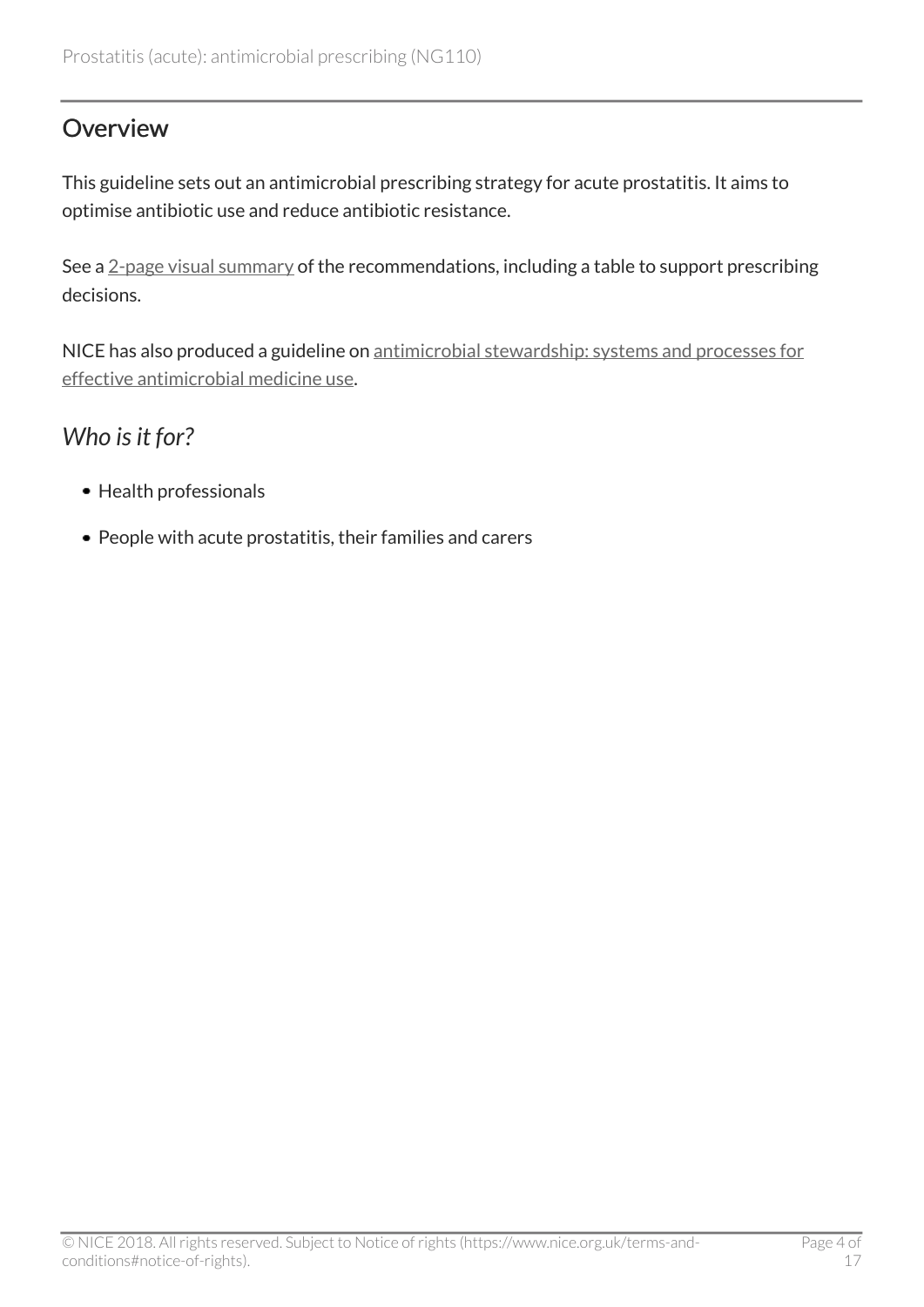# <span id="page-4-0"></span>Recommendations

### <span id="page-4-1"></span>*1.1 Managing acute prostatitis*

- 1.1.1 Be aware that acute prostatitis:
	- is a bacterial infection of the prostate needing treatment with antibiotics
	- is usually caused by bacteria entering the prostate from the urinary tract
	- can occur spontaneously or after medical procedures such as prostate biopsy
	- can last several weeks
	- can cause complications such as acute urinary retention and prostatic abscess.

#### **Treatment**

- 1.1.2 Offer an antibiotic (see the recommendations on [choice of antibiotic](#page-6-0)) to people with acute prostatitis. Take account of:
	- the severity of symptoms
	- the risk of developing complications or having treatment failure, particularly after medical procedures such as prostate biopsy
	- previous urine culture and susceptibility results
	- previous antibiotic use, which may have led to resistant bacteria.
- 1.1.3 Obtain a midstream urine sample before antibiotics are taken and send for culture and susceptibility testing.
- 1.1.4 When results of urine cultures are available:
	- review the choice of antibiotic, and
	- change the antibiotic according to susceptibility results if the bacteria are resistant, using a narrow spectrum antibiotic wherever possible.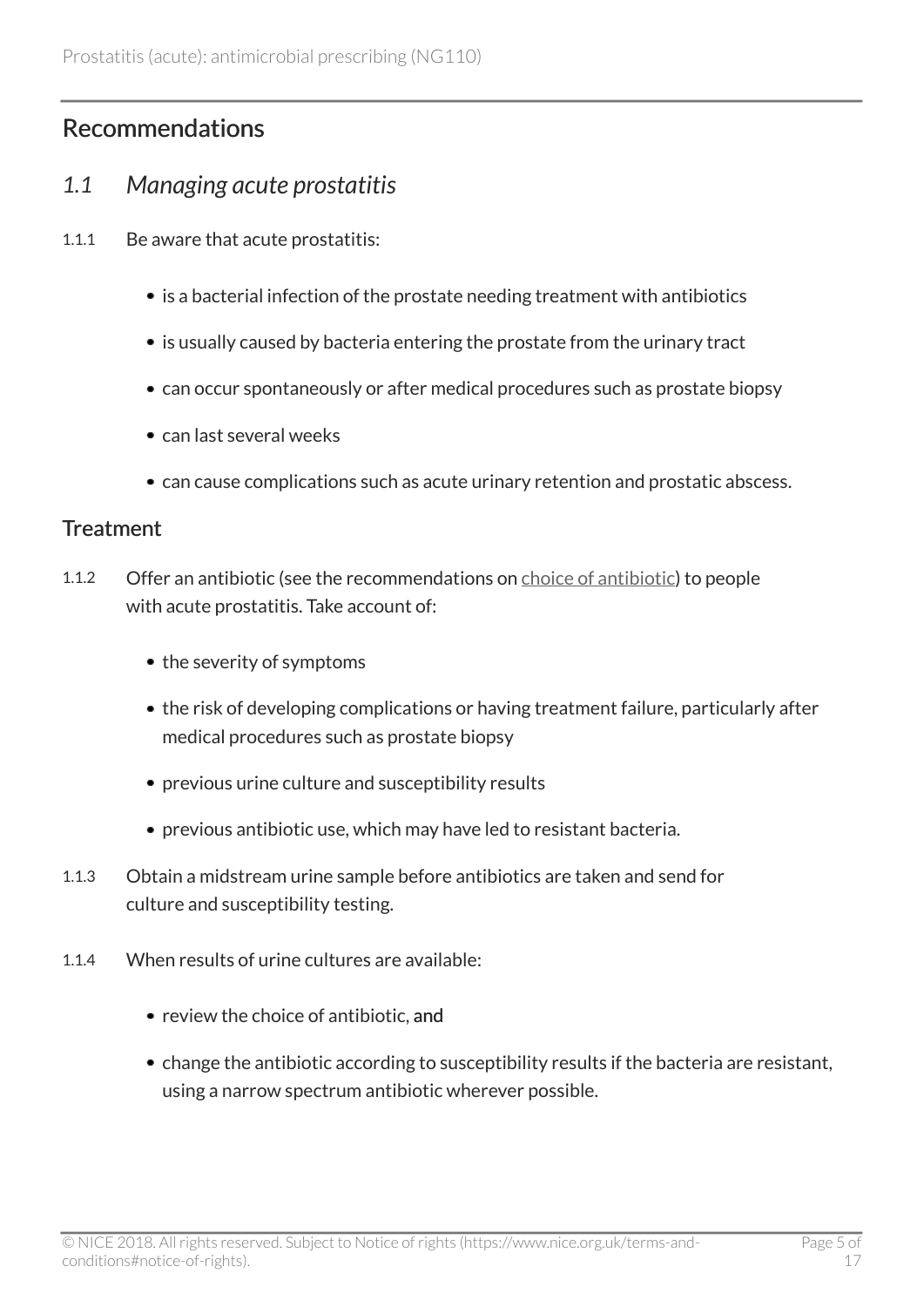### Advice when an antibiotic prescription is given

- 1.1.5 When an antibiotic is given, give advice about:
	- the usual course of acute prostatitis (several weeks)
	- possible adverse effects of the antibiotic, particularly diarrhoea and nausea
	- seeking medical help if:
		- symptoms worsen at any time, or
		- symptoms do not start to improve within 48 hours of taking the antibiotic, or
		- the person becomes systemically very unwell.

#### Reassessment

- 1.1.6 Reassess if symptoms worsen at any time, taking account of:
	- other possible diagnoses
	- any symptoms or signs suggesting a more serious illness or condition, such as acute urinary retention, prostatic abscess or sepsis
	- previous antibiotic use, which may have led to resistant bacteria.

#### Referral

- 1.1.7 Refer people with acute prostatitis to hospital if:
	- they have any symptoms or signs suggesting a more serious illness or condition (for example sepsis, acute urinary retention or prostatic abscess), or
	- their symptoms are not improving 48 hours after starting the antibiotic.

See the evidence and committee discussion on [antibiotics](#page-8-2).

### <span id="page-5-0"></span>*1.2 Self-care*

1.2.1 Advise people with acute prostatitis about using paracetamol (with or without a low-dose weak opioid, such as codeine) for pain, or ibuprofen if this is preferred and suitable.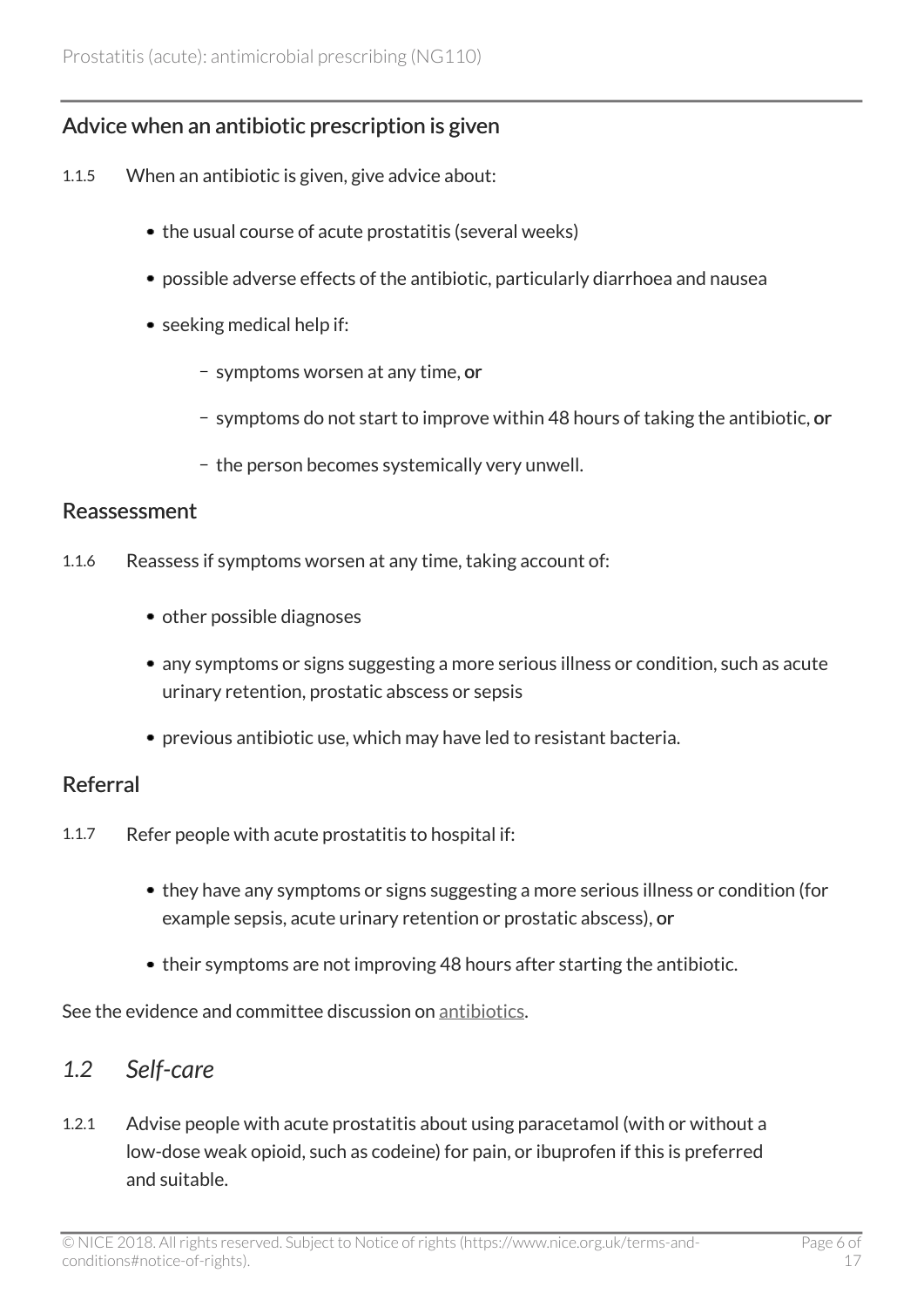1.2.2 Advise people with acute prostatitis about drinking enough fluids to avoid dehydration.

See the evidence and committee discussion on [self-care.](#page-8-1)

### <span id="page-6-0"></span>*1.3 Choice of antibiotic*

- 1.3.1 When prescribing an antibiotic for acute prostatitis, take account of [local](https://fingertips.phe.org.uk/profile/amr-local-indicators) [antimicrobial resistance data](https://fingertips.phe.org.uk/profile/amr-local-indicators) and follow table 1 for adults aged 18 years and over.
- 1.3.2 Give oral antibiotics first line if the person can take oral medicines, and the severity of their condition does not require intravenous antibiotics.
- 1.3.3 Review intravenous antibiotics by 48 hours and consider stepping down to oral antibiotics where possible.
- 1.3.4 Review antibiotic treatment after 14 days and either stop the antibiotic or continue for a further 14 days if needed, based on an assessment of the person's history, symptoms, clinical examination, urine and blood tests.

#### Table 1 Antibiotics for adults aged 18 years and over

| Antibiotic <sup>1</sup>                                                                                                                    | Dosage and course length                                |  |
|--------------------------------------------------------------------------------------------------------------------------------------------|---------------------------------------------------------|--|
| First-choice oral antibiotic (guided by susceptibilities when available) <sup>2</sup>                                                      |                                                         |  |
| Ciprofloxacin $3$                                                                                                                          | 500 mg twice a day for 14 days then review <sup>4</sup> |  |
| Ofloxacin $3$                                                                                                                              | 200 mg twice a day for 14 days then review <sup>4</sup> |  |
| Alternative first-choice oral antibiotic for adults unable to take a fluoroquinolone (guided by<br>susceptibilities when available) $^{2}$ |                                                         |  |
| Trimethoprim                                                                                                                               | 200 mg twice a day for 14 days then review <sup>4</sup> |  |
| Second-choice oral antibiotic (after discussion with specialist)                                                                           |                                                         |  |
| Levofloxacin $3$                                                                                                                           | 500 mg once a day for 14 days then review <sup>4</sup>  |  |
| Co-trimoxazole <sup>5</sup>                                                                                                                | 960 mg twice day for 14 days then review <sup>4</sup>   |  |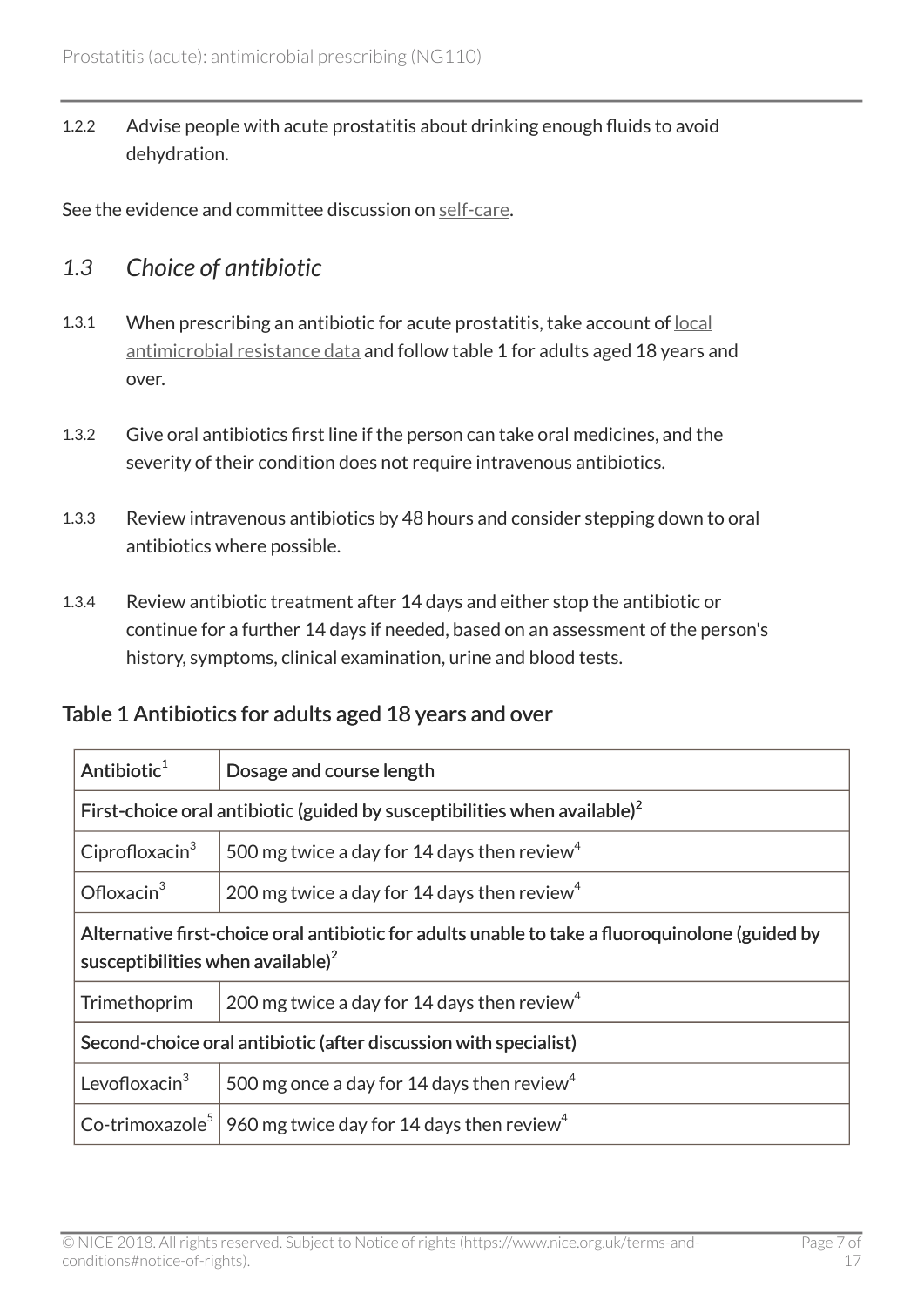| First-choice intravenous antibiotics (if unable to take oral antibiotics or severely unwell;<br>guided by susceptibilities when available). Antibiotics may be combined if sepsis a concern <sup>2,6</sup>                         |                                                                                                                                                                                     |  |
|------------------------------------------------------------------------------------------------------------------------------------------------------------------------------------------------------------------------------------|-------------------------------------------------------------------------------------------------------------------------------------------------------------------------------------|--|
| Ciprofloxacin $3$                                                                                                                                                                                                                  | 400 mg twice or three times a day                                                                                                                                                   |  |
| Levofloxacin $3$                                                                                                                                                                                                                   | 500 mg once a day                                                                                                                                                                   |  |
| Cefuroxime                                                                                                                                                                                                                         | 1.5 g three or four times a day                                                                                                                                                     |  |
| Ceftriaxone                                                                                                                                                                                                                        | 2 g once a day                                                                                                                                                                      |  |
| Gentamicin                                                                                                                                                                                                                         | Initially 5 to 7 mg/kg once a day, subsequent doses adjusted according to<br>serum gentamicin concentration <sup>7</sup>                                                            |  |
| Amikacin                                                                                                                                                                                                                           | Initially 15 mg/kg once a day (maximum per dose 1.5 g once a day),<br>subsequent doses adjusted according to serum amikacin concentration<br>(maximum 15 g per course) <sup>7</sup> |  |
| $\bullet$ . The contract of the contract of the contract of the contract of the contract of the contract of the contract of the contract of the contract of the contract of the contract of the contract of the contract of the co |                                                                                                                                                                                     |  |

Second-choice intravenous antibiotic

Consult local microbiologist

 $^{\rm 1}$ See <u>[BNF](https://bnf.nice.org.uk/)</u> for appropriate use and dosing in specific populations, for example, hepatic impairment and renal impairment, and administering intravenous antibiotics.

 $2^2$ Check any previous urine culture and susceptibility results and antibiotic prescribing and choose antibiotics accordingly.

 $^3$ The European Medicines Agency's Pharmacovigilance Risk Assessment Committee has recommended restricting the use of fluoroquinolone antibiotics following a review of disabling and potentially long-lasting side effects mainly involving muscles, tendons, bones and the nervous system ([press release October 2018\)](https://www.ema.europa.eu/en/news/fluoroquinolone-quinolone-antibiotics-prac-recommends-restrictions-use), but they are appropriate in acute prostatitis which is a severe infection.

 $^4$ Review treatment after 14 days and either stop the antibiotic or continue for a further 14 days if needed based on clinical assessment.

 $5$ Co-trimoxazole should only be considered when there is bacteriological evidence of sensitivity and good reasons to prefer this combination to a single antibiotic [\(BNF, August](https://bnf.nice.org.uk/drug/co-trimoxazole.html) [2018\)](https://bnf.nice.org.uk/drug/co-trimoxazole.html).

 $^{\circ}$ Review intravenous antibiotics by 48 hours and consider stepping down to oral antibiotics where possible for a total of 14 days then review.

 $^7$ Therapeutic drug monitoring and assessment of renal function is required (<u>BNF, August</u> [2018\)](https://bnf.nice.org.uk/).

See the evidence and committee discussion on [choice of antibiotic](#page-10-0).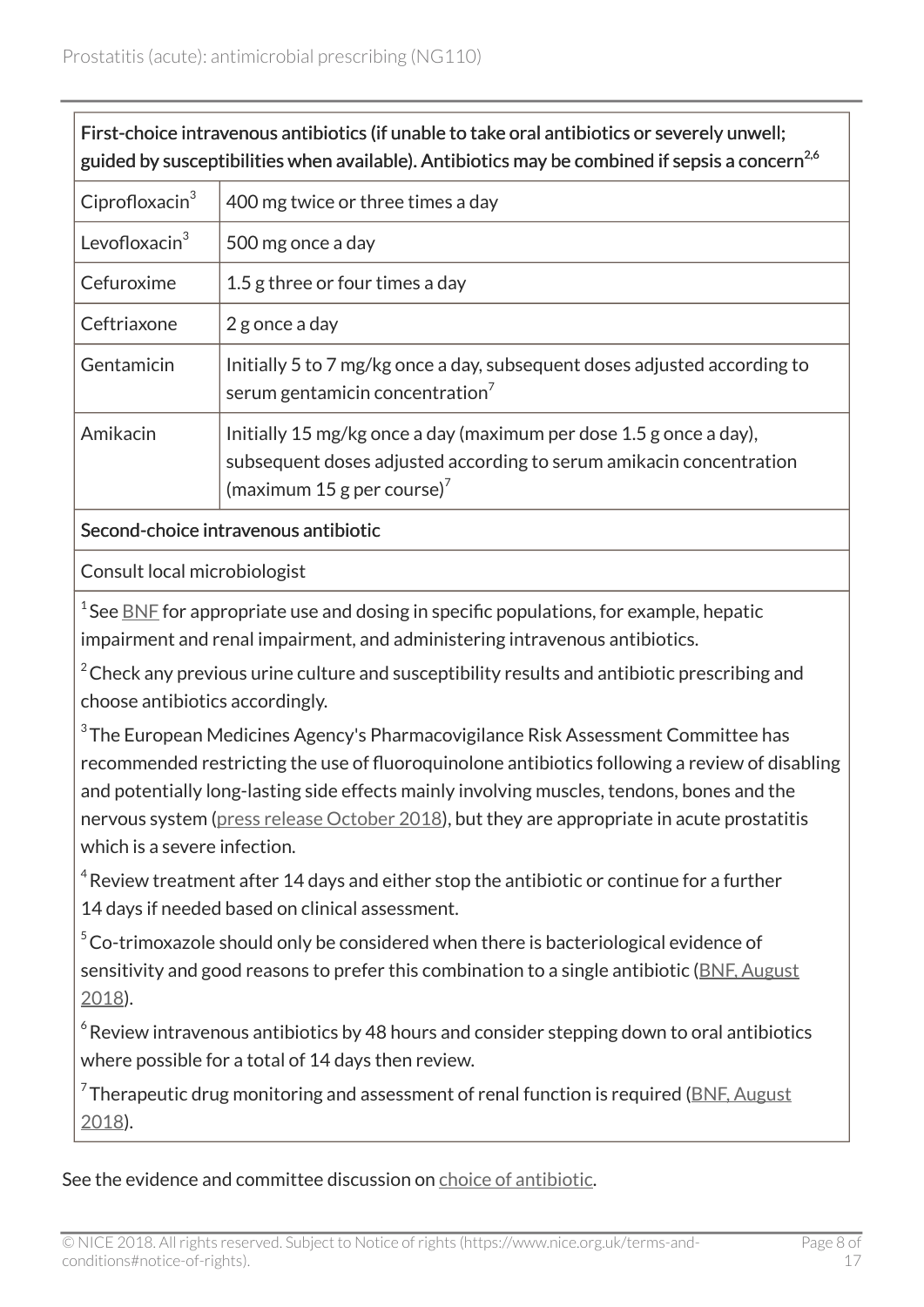# <span id="page-8-0"></span>Summary of the evidence

### <span id="page-8-1"></span>*Self-care*

No systematic reviews, randomised controlled trials (RCTs) or observational studies of the efficacy of non-antimicrobial treatments for acute prostatitis were identified.

#### Committee discussion on self-care

- Based on experience, the committee agreed that it was reasonable to advise adults with acute prostatitis about paracetamol (with or without a low-dose weak opioid, such as codeine) for self-care management of pain. These medicines have a well-established efficacy and safety profile for managing pain.
- If preferred and suitable, ibuprofen could be considered. However, the safety profile of nonsteroidal anti-inflammatory drugs (NSAIDs) and drug interactions (potential increased risk of seizures with fluoroquinolones) should be taken into account when selecting pain relief.
- Based on experience that dehydration is often cited as a cause of urinary tract infections, the committee agreed that people should be advised about drinking enough fluids to avoid dehydration.

# <span id="page-8-2"></span>*Antibiotics*

- Acute prostatitis is a bacterial infection needing prompt treatment with antibiotics.
- Gram-negative bacteria are the most common causative pathogens in acute prostatitis, most commonly *Escherichia coli*, *Proteus* species, *Klebsiella* species and *Pseudomonas* species.
- Complications of acute prostatitis include acute urinary retention secondary to prostatic oedema, chronic prostatitis, prostatic abscess, bacteraemia, epididymitis and pyelonephritis.

### Efficacy of antibiotics

No systematic reviews, RCTs or observational studies of the efficacy of antibiotics for treating acute prostatitis were identified.

### Safety of antibiotics

• Fluoroquinolones can interact with NSAIDs, potentially increasing the risk of seizures ([BNF,](https://bnf.nice.org.uk/drug/ciprofloxacin.html)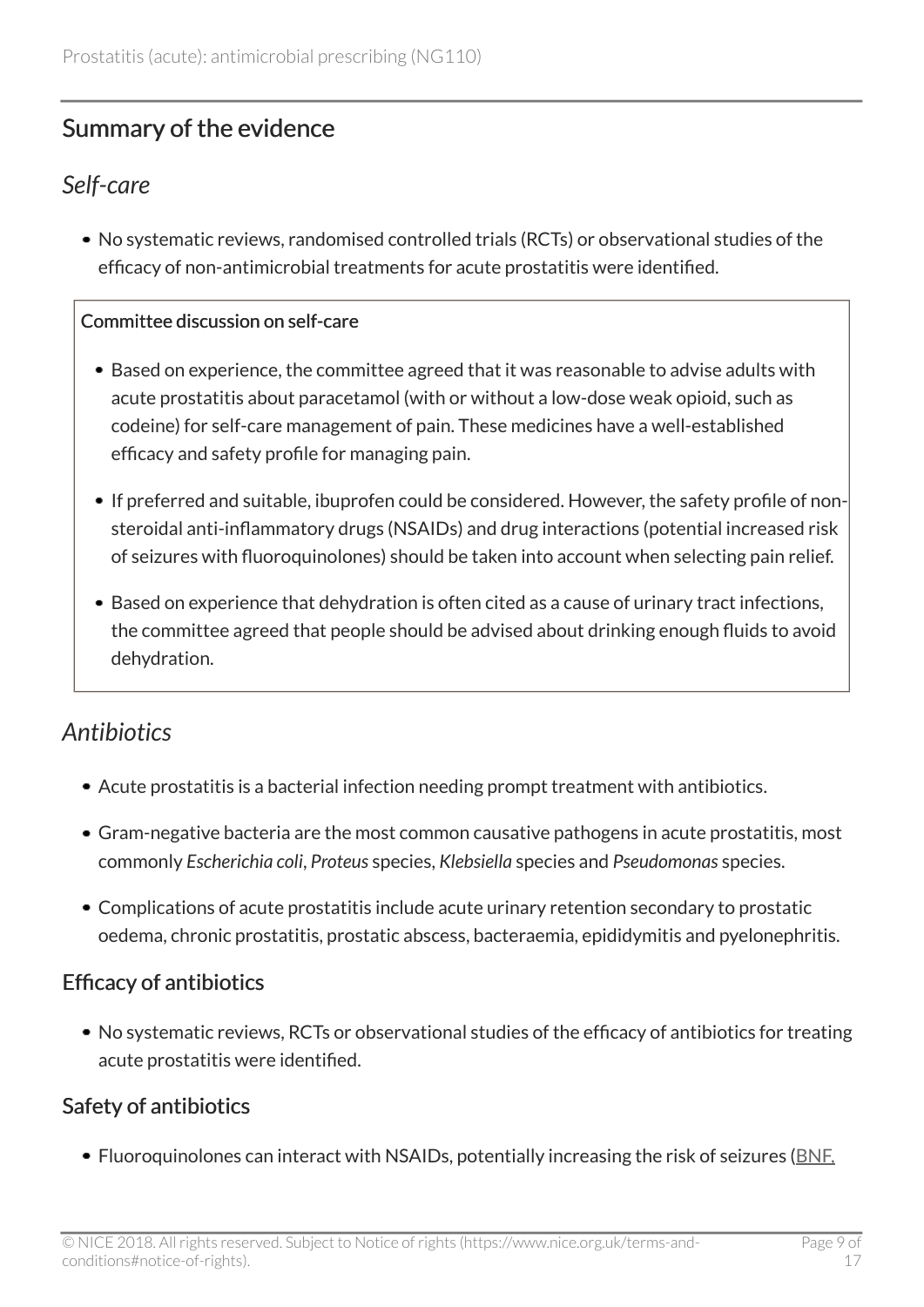- [August 2018\)](https://bnf.nice.org.uk/drug/ciprofloxacin.html). Tendon damage (including rupture) has been reported rarely in people receiving fluoroquinolones (BNF, August 2018), and the European Medicines Agency's Pharmacovigilance Risk Assessment Committee [\(press release October 2018\)](https://www.ema.europa.eu/en/news/fluoroquinolone-quinolone-antibiotics-prac-recommends-restrictions-use) has recommended restricting the use of these antibiotics following a review of disabling and potentially long-lasting side effects mainly involving muscles, tendons and bones and the nervous system. Fluoroquinolones remain appropriate in acute prostatitis, which is a severe infection.
- Antibiotic-associated diarrhoea occurs in 2% to 25% of people taking antibiotics, depending on the antibiotic used [\(NICE clinical knowledge summary on diarrhoea – antibiotic associated](https://cks.nice.org.uk/diarrhoea-antibiotic-associated)).
- About 10% of the general population claim to have a penicillin allergy; this has often been because of a skin rash that occurred during a course of penicillin in childhood. Fewer than 10% of people who think they are allergic to penicillin are truly allergic. See the NICE guideline on [drug allergy](http://www.nice.org.uk/guidance/cg183) for more information.
- People with a history of immediate hypersensitivity to penicillins may also react to cephalosporins and other beta-lactam antibiotics [\(BNF, August 2018](https://bnf.nice.org.uk/drug/phenoxymethylpenicillin.html)).
- Aminoglycoside doses are based on weight and renal function and whenever possible treatment should not exceed 7 days ([BNF, August 2018](https://bnf.nice.org.uk/drug/gentamicin.html)).
- There are restrictions on the use of co-trimoxazole in the UK. It should only be used in urinary tract infections where there is bacteriological evidence of sensitivity and good reasons to prefer this antibiotic [\(BNF, August 2018](https://bnf.nice.org.uk/drug/co-trimoxazole.html)).
- See the [summaries of product characteristics](https://www.medicines.org.uk/emc/) and [BNF](https://bnf.nice.org.uk/) for information on contraindications, cautions and adverse effects of individual medicines.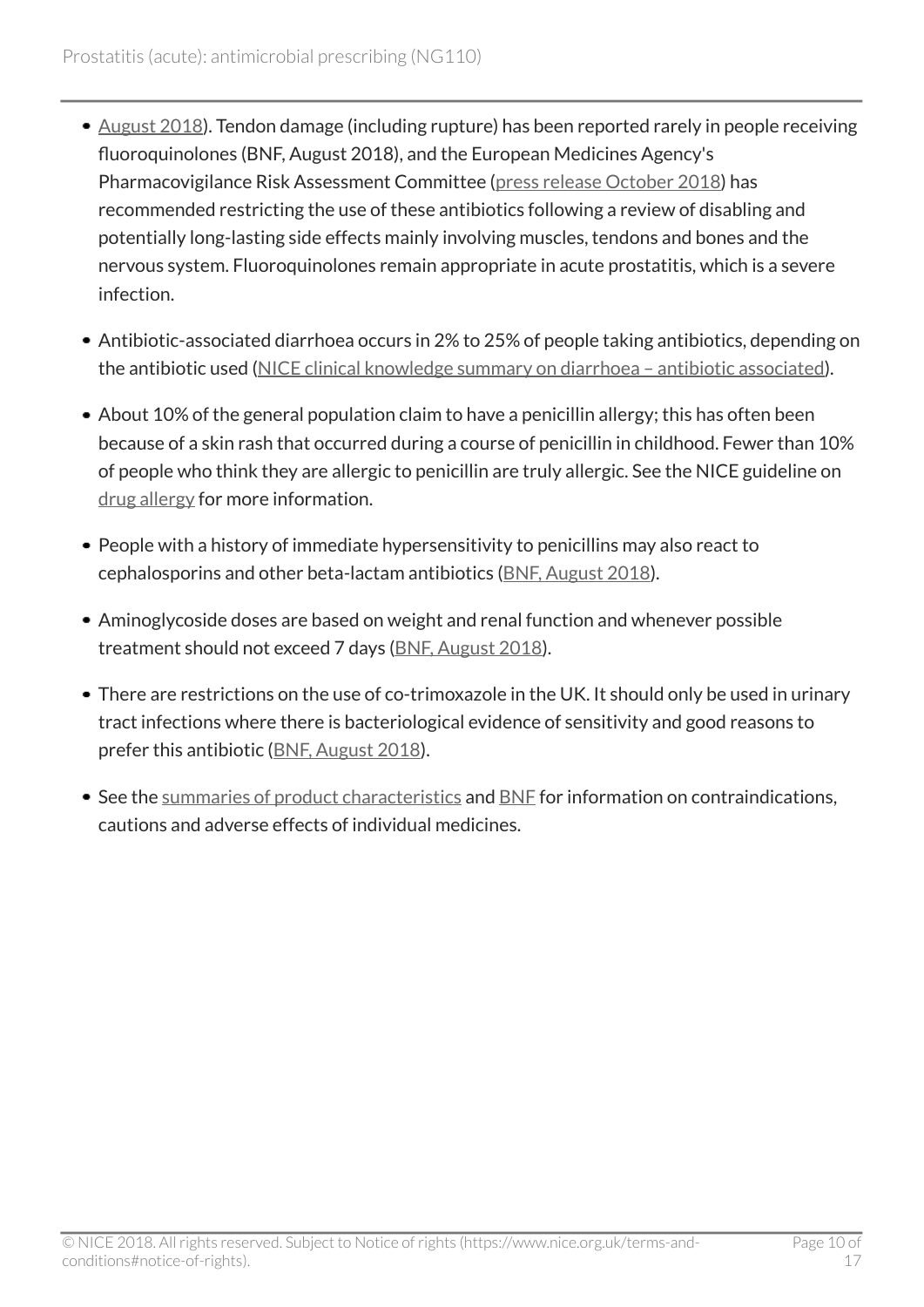#### Committee discussion on antibiotics

- The committee agreed that acute prostatitis is a bacterial infection needing prompt treatment with antibiotics, but no evidence was identified to support this.
- The committee was aware of several guidelines, which reflect current practice, that make recommendations based on expert consensus and overviews of the literature on pharmacokinetics and antimicrobial resistance patterns.
- Based on experience, the committee agreed that adults with acute prostatitis should be offered an antibiotic. Urine should be sent for culture to confirm susceptibility of the bacteria and inform treatment choice.
- The committee agreed that if the results of urine culture suggest the bacteria are resistant to the antibiotic given, adults with acute prostatitis should be contacted and the antibiotic should be changed. In line with good antimicrobial stewardship, narrow-spectrum antibiotics should be used wherever possible, and antibiotics switched from intravenous to oral where applicable.
- The committee agreed that if symptoms do not start to improve within 48 hours of taking an antibiotic, people should be referred to hospital because of concerns around complications, such as acute urinary retention or prostatic abscess, and treatment failure because of resistant bacteria.

# <span id="page-10-0"></span>*Choice of antibiotic*

- Many antibiotics penetrate the prostate gland poorly, but fluoroquinolones reach therapeutic levels in the prostate. Where fluoroquinolone resistance is a concern, other antibiotics that can reach therapeutic prostate levels include third-generation cephalosporins (such as ceftriaxone), carbapenems (such as imipenem or ertapenem), some aminoglycosides, aztreonam, piperacillin, minocycline, doxycycline, erythromycin, clindamycin and trimethoprim ([Lipsky et al. 2010\)](https://www.ncbi.nlm.nih.gov/pubmed/?term=Lipsky+2010+prostatitis). In acute prostatitis, where there is intense inflammation of the prostate gland, antibiotic penetration can be better than in chronic prostatitis ([National guidelines for](https://www.bashh.org/documents/52/52.pdf) [the management of prostatitis, BASHH, 2001](https://www.bashh.org/documents/52/52.pdf)).
- Several guidelines make recommendations on antibiotic choice based on expert consensus and overviews of the literature on pharmacokinetics and antimicrobial resistance patterns. These include:
	- [European Association of Urology guidelines on urological infections \(2018\)](http://uroweb.org/guideline/urological-infections/)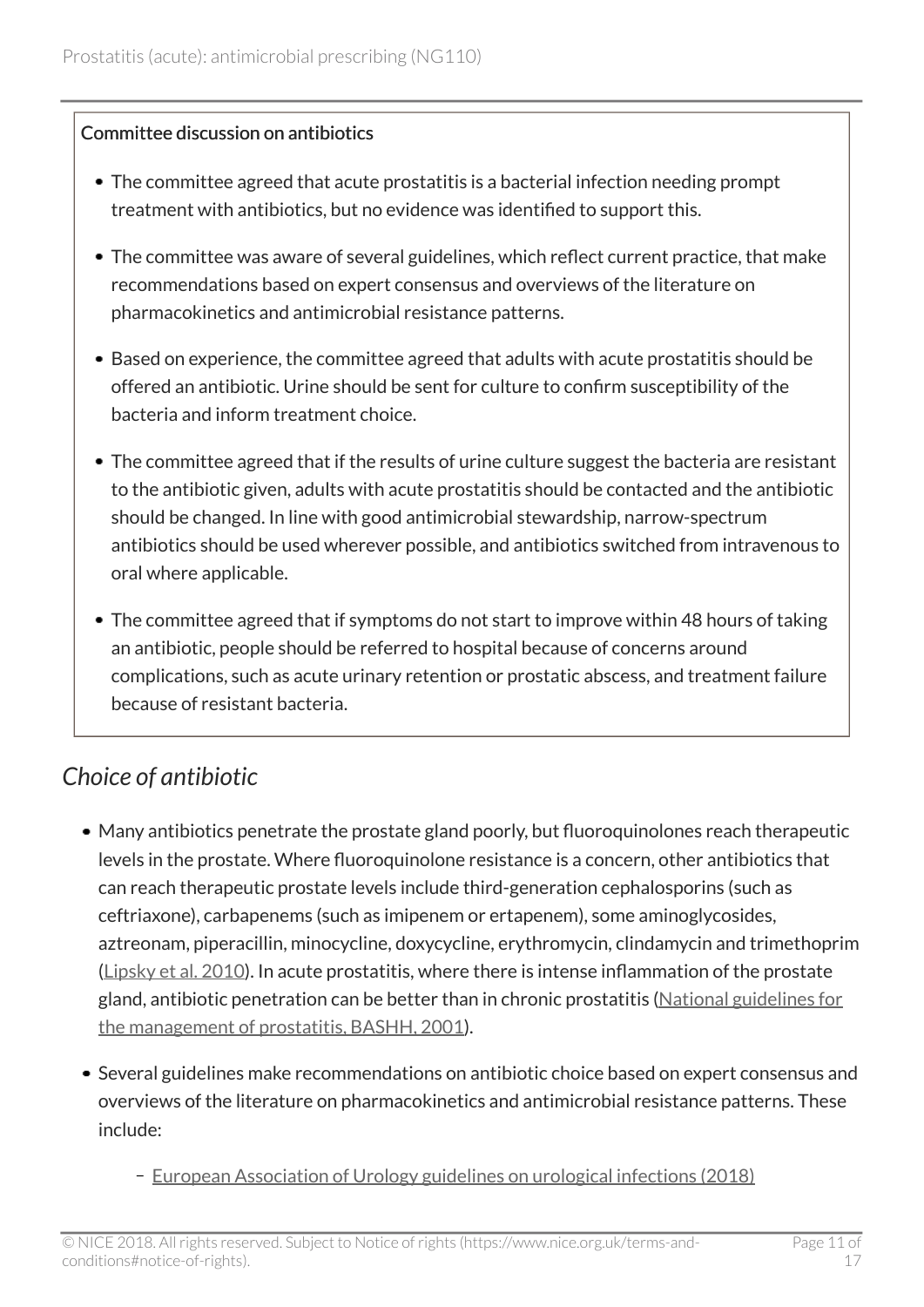- [RCGP/BASHH Sexually transmitted infections in primary care guidelines \(2013\)](https://www.bashh.org/about-bashh/publications/)  $\bullet$ 
	- [BASHH national guidelines for the management of prostatitis \(2001\)](https://www.bashh.org/documents/52/52.pdf).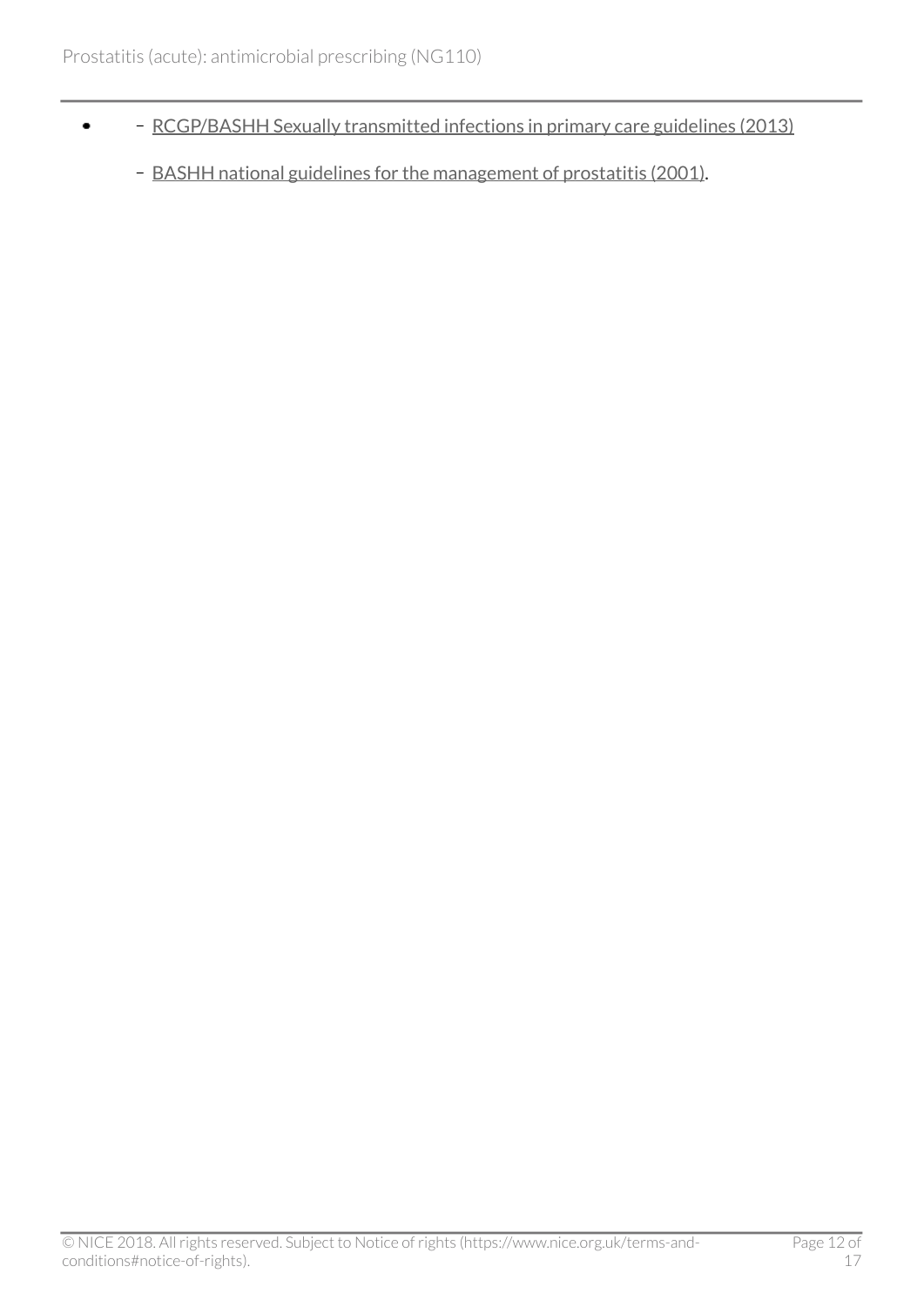#### Committee discussion on choice of antibiotic

- No evidence was identified to guide the choice of antibiotics for treating acute prostatitis. The committee was aware of several guidelines, which reflect current practice, that make recommendations based on expert consensus and overviews of the literature on pharmacokinetics and antimicrobial resistance patterns.
- Based on experience, the committee agreed that treating acute prostatitis requires high doses of fluoroquinolones, second- or third-generation cephalosporins or broad-spectrum penicillins (possibly combined with an aminoglycoside), with intravenous or oral use based on the severity of symptoms and the ability to take oral medicines. These antibiotics reach therapeutic levels in the prostate, and are in line with current guidelines and practice.
- Nationally for England, resistance of *E. coli* (the main causative organism of acute prostatitis) in laboratory processed urine specimens to the following antibiotics is:
	- ciprofloxacin: 10.6% (varies by area from 7.8% to 13.7%)
	- trimethoprim: 30.3% (varies by area from 27.1% to 33.4%) (Public Health England. Antimicrobial resistance quarterly surveillance: March 2018).
- The committee also discussed that prescribers should be aware of their local antimicrobial prescribing data, because resistance rates do vary by area.
- Based on experience and resistance data, the committee agreed that the choice of first- and second-line oral antibiotics for managing acute prostatitis are:
	- First-choice: ciprofloxacin or ofloxacin (fluoroquinolones), or trimethoprim (for adults unable to take a fluoroquinolone). Fluoroquinolones are more effective against a wider range of urinary pathogens than trimethoprim. But for adults unable to take a fluoroquinolone, trimethoprim is recommended. Trimethoprim generally has a lower risk of resistance in men, and can reach therapeutic prostate levels.
	- Second-choice: levofloxacin (a fluoroquinolone) or co-trimoxazole
- The committee agreed that second-choice oral antibiotics should be reserved for use after discussion with a specialist. This is to preserve the use of the broader spectrum fluoroquinolone, levofloxacin, for people with a more severe infection, and because of restrictions on the use of co-trimoxazole in the UK.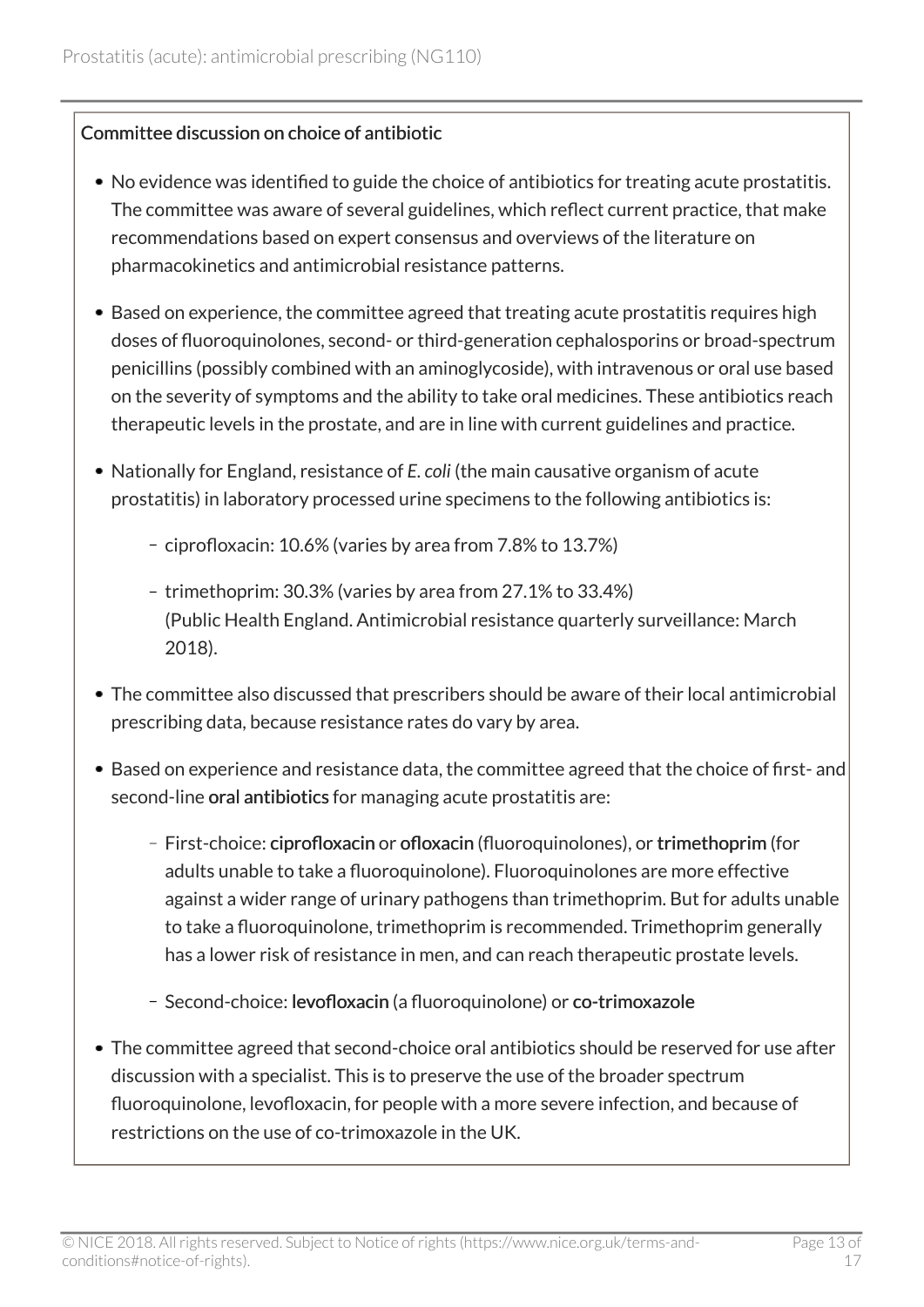- The committee was aware of the European Medicines Agency's Pharmacovigilance Risk Assessment Committee recommendation to restrict the use of fluoroquinolone antibiotics following a review of disabling and potentially long-lasting side effects mainly involving muscles, tendons and bones and the nervous system. However, they discussed that fluoroquinolone antibiotics are the mainstay of treatment in acute prostatitis, which is a severe infection. The committee was keen to point out, however, that fluoroquinolone safety concerns should be taken into account on an individual patient basis.
- The committee agreed that the choice of intravenous antibiotics for managing acute prostatitis in people who are severely unwell or unable to take oral antibiotics (with combined use if sepsis is a concern) are:
	- ciprofloxacin or levofloxacin (fluoroquinolones)
	- cefuroxime or ceftriaxone (second- or third-generation cephalosporins)
	- gentamicin or amikacin (aminoglycosides).
- This choice allows intravenous antibiotics to be selected based on the severity of illness and likely pathogens, antibiotic susceptibilities from culture results when available, and local resistance data.
- The committee noted that use of broad-spectrum antibiotics, such as fluoroquinolones or later-generation cephalosporins, can create a selective advantage for bacteria resistant to these second-line broad-spectrum agents, allowing such strains to proliferate and spread. And, by disrupting normal flora, broad-spectrum antibiotics can leave people susceptible to harmful bacteria such as *Clostridium difficile* in community settings. However, these antibiotics are appropriate for the empirical treatment of acute prostatitis, where coverage of more resistant strains of common bacterial pathogens is required.

# <span id="page-13-0"></span>*Antibiotic course length*

- Several guidelines make recommendations on antibiotic course length based on expert consensus and overviews of the literature on pharmacokinetics and antimicrobial resistance patterns. These include:
	- [European Association of Urology guidelines on urological infections \(2018\)](http://uroweb.org/guideline/urological-infections/)
	- [RCGP/BASHH Sexually transmitted infections in primary care guidelines \(2013\)](https://www.bashh.org/about-bashh/publications/)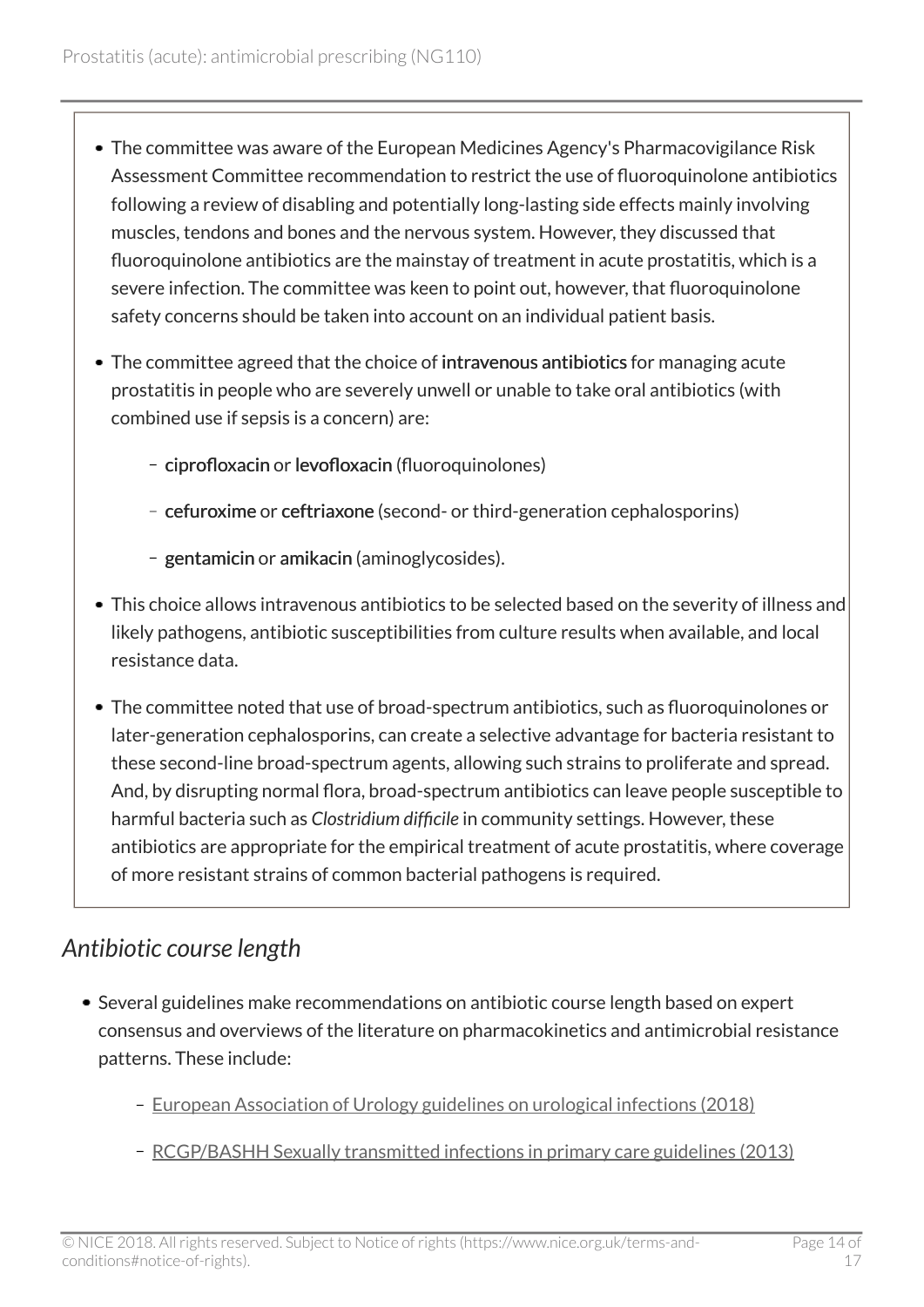- [BASHH national guidelines for the management of prostatitis \(2001\)](https://www.bashh.org/documents/52/52.pdf).
- In line with Department of Health and Social Care guidance (Start smart then focus), the NICE guideline on [antimicrobial stewardship](https://www.gov.uk/government/publications/antimicrobial-stewardship-start-smart-then-focus) recommends considering a review of intravenous antibiotic prescriptions at 48 to 72 hours, documenting response to treatment and any available culture and susceptibility results to determine if the antibiotic should be continued or switched to a narrower spectrum or an oral antibiotic.

#### Committee discussion on antibiotic course length

- No evidence was identified to guide antibiotic course length for treating acute prostatitis. The committee was aware of several guidelines that make recommendations based on expert consensus and overviews of the literature on pharmacokinetics and antimicrobial resistance patterns.
- Based on experience, the committee agreed that treating acute prostatitis requires oral antibiotics for between 2 and 4 weeks, with initial intravenous antibiotics if adults are unable to take oral antibiotics or are severely unwell. This is in line with current guidelines and practice.
- However, in line with good antimicrobial stewardship, the shortest course that is likely to be effective should be prescribed to reduce the risk of antimicrobial resistance and minimise the risk of adverse effects. First-line antibiotics for acute prostatitis are fluoroquinolones, which are broad-spectrum antibiotics. These antibiotics, in particular, should be used for the shortest effective time because they can create a selective advantage for bacteria resistant to these 'last-line' broad-spectrum agents, and can leave people susceptible to *Clostridium difficile*.
- Use of intravenous antibiotics should be reviewed by 48 hours (taking into account the person's response to treatment and susceptibility results from urine culture) and switched to oral treatment where possible.
- The committee agreed that a minimum of a 14-day course of all the recommended antibiotics was required for acute prostatitis. At 14 days, treatment should be reviewed, and either stopped or continued for a further 14 days as needed based on clinical assessment. From experience, the committee discussed that whether to continue treatment or not would be based on the person's history or risk of developing chronic prostatitis, their current symptoms and any recent examination, urine and blood test results. Continued symptoms, such as fever or lower urinary tract symptoms (dysuria, frequency, urgency, or acute urinary retention) require ongoing treatment.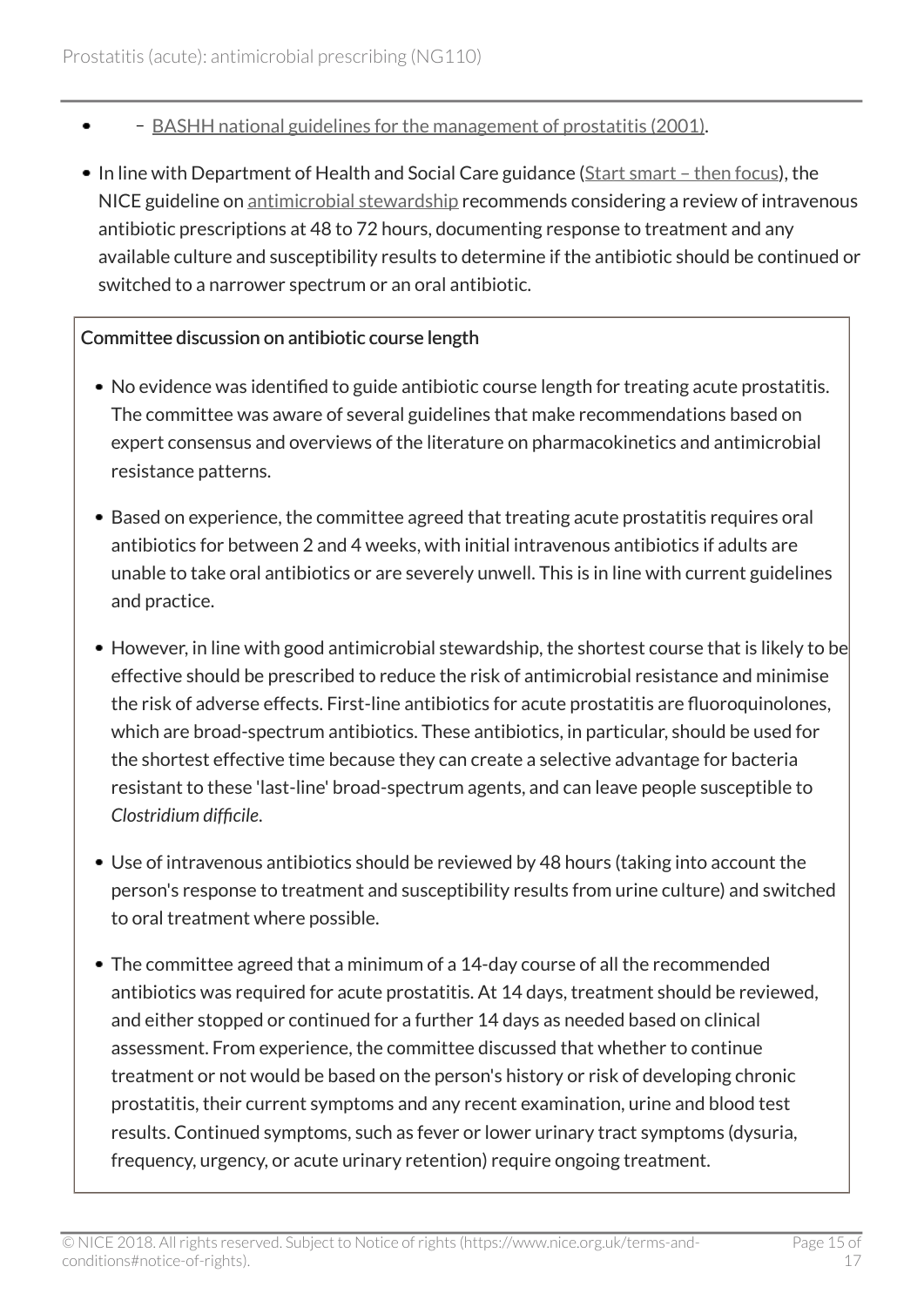# <span id="page-15-0"></span>*Antibiotic prophylaxis for preventing infective complications, including acute prostatitis, after biopsy*

One double blind RCT from Iran ([Dadashpour et al. 2016\)](http://biomedpharmajournal.org/vol9no2/acute-prostatitis-after-transrectal-ultrasound-guided-prostate-biopsy-comparing-two-different-antibiotic-prophylaxis-regimen/) and 4 observational studies from Taiwan, Turkey or Korea ([Lee et al. 2015](https://www.ncbi.nlm.nih.gov/pubmed/26078845), [Chiang et al. 2007](https://www.ncbi.nlm.nih.gov/pubmed/18063514), [Ryu et al. 2016](https://www.ncbi.nlm.nih.gov/pubmed/27495324) and [Bulut et al.](https://www.ncbi.nlm.nih.gov/pubmed/26689515) [2015](https://www.ncbi.nlm.nih.gov/pubmed/26689515)) compared the effectiveness of various short-term antibiotic regimens in preventing complications, including acute prostatitis, after prostate biopsy. All the observational studies were retrospective analyses of medical records, often with non-concurrent controls. The prophylactic antibiotics varied, but most studies used a fluoroquinolone. The definition of postbiopsy complications, including acute prostatitis, varied between clinical symptoms (fever more than 38°C or more than 39°C, chills, dysuria, frequent urination and pelvic pain), abnormal digital rectal examination or urinalysis.

Committee discussion on preventing acute prostatitis and other complications after prostate biopsy

- The committee reviewed the available evidence and agreed that it was limited by its design (mostly observational studies) and its relevance to UK practice (studies were undertaken in Iran, Taiwan, Turkey and Korea where the choice of antibiotics may be very different).
- The committee agreed that the limitations with the evidence base, and the wide range of antibiotics included at varying dosage regimens, makes interpretation of study findings difficult.
- The committee agreed that the available evidence on antibiotic prophylaxis was insufficient to make recommendations and local microbiologists should be consulted.